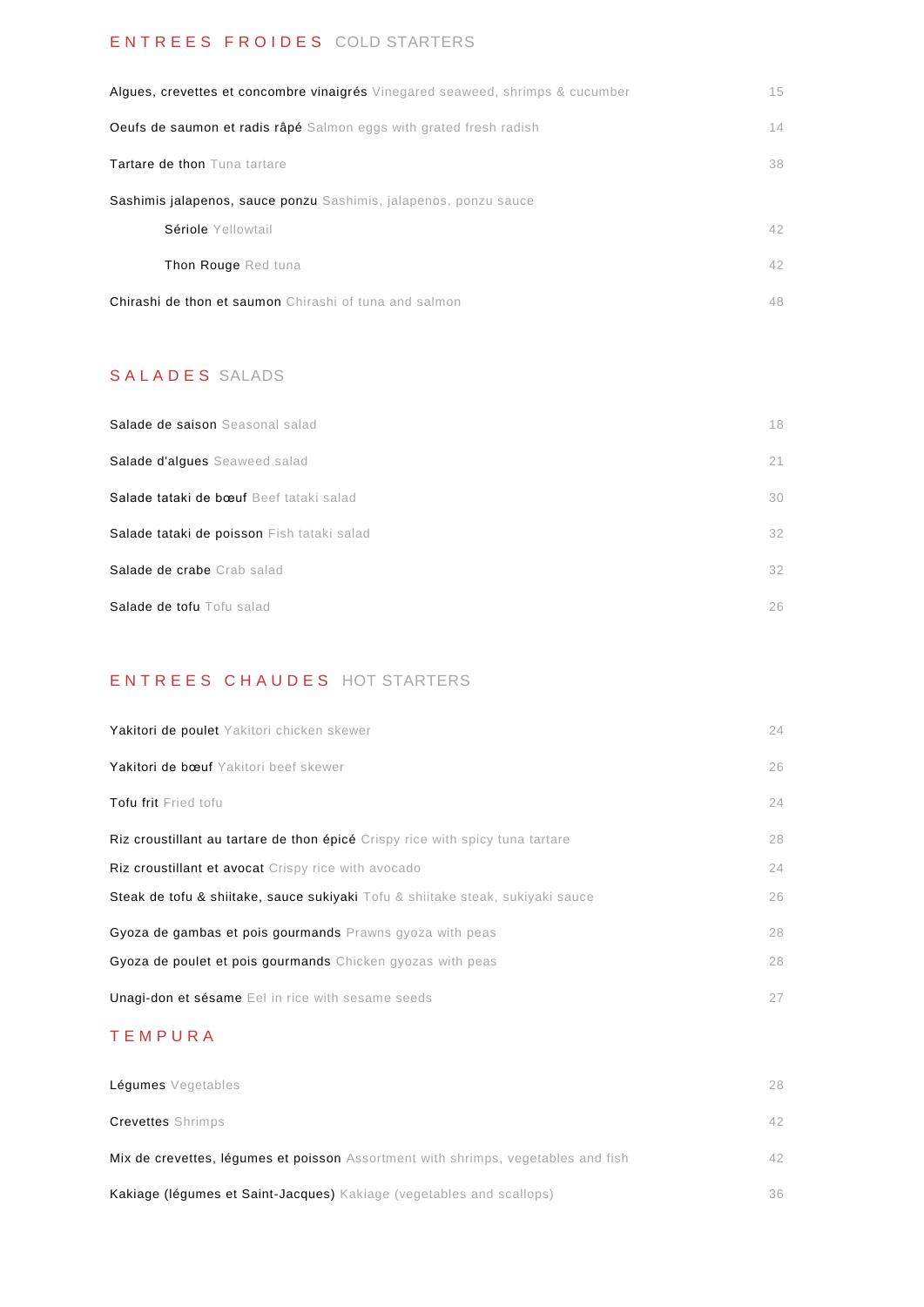#### N I G I R I - S U S H I 2 pièces / 2 pieces

| Thon rouge Tuna                                          | 14 |
|----------------------------------------------------------|----|
| <b>Otoro Supreme Fatty tuna</b>                          | 21 |
| <b>Toro</b> Fatty tuna                                   | 19 |
| Daurade Sea bream                                        | 13 |
| Loup Sea bass                                            | 14 |
| Seriole Yellowtail                                       | 16 |
| Maquereau Special mackerel                               | 13 |
| Saumon Salmon                                            | 13 |
| Anguille Eel                                             | 16 |
| Tataki de bœuf Beef tataki                               | 16 |
| Tataki thon Tuna tataki                                  | 16 |
| Tataki saumon Salmon tataki                              | 14 |
| Saint-Jacques + œufs poisson volant<br>Scallops & tobiko | 16 |

# Crabe Crab 16 Oeufs Egg 12 Avocat Avocado 12 Oeufs de saumon Salmon eggs 14 CEufs de poisson volant Flying fish eggs 14 Coquille Saint-Jacques Scallops 15 Calamar Squids 14 Crevette Shrimps 15 Crevette crue douce Sweet shrimps 16 **Oursin** Sea urchin Selon arrivage Sélection de sushi Sushi selection 9 pièces nigiri & 3 maki 58 6 pièces nigiri 32

### M A K I - S U S H I 6 pièces / 6 pieces

| Thon rouge Tuna             | 14 |
|-----------------------------|----|
| Thon gras Fatty tuna        | 18 |
| Saumon Salmon               | 14 |
| <b>Calamar</b> Squid        | 14 |
| Oeufs de saumon Salmon eggs | 16 |
| <b>Crevette</b> Shrimps     | 16 |
| <b>Crabe</b> Crab           | 16 |
| <b>Concombre</b> Cucumber   | 12 |
| <b>Avocat Avocado</b>       | 14 |

| Tempura crevette                          | 19 |
|-------------------------------------------|----|
| Tempura of shrimps                        |    |
|                                           |    |
| Futomaki Futomaki (10 pièces/ pieces)     | 45 |
| California (avocat et crabe)              | 22 |
| California (avocado and crab)             |    |
|                                           |    |
| California retourné California inside out | 22 |
| California retourné & tobiko              | 24 |
| California inside out & tobiko            |    |

Sélection de maki-sushi maki-sushi selection (18 pièces/ pieces)

| Assortiment de thon, saumon, concombre | 42 |
|----------------------------------------|----|
| Assortment of tuna, salmon, cucumber   |    |
| Assortiment végétarien                 | 38 |
| Vegetarian assortment                  |    |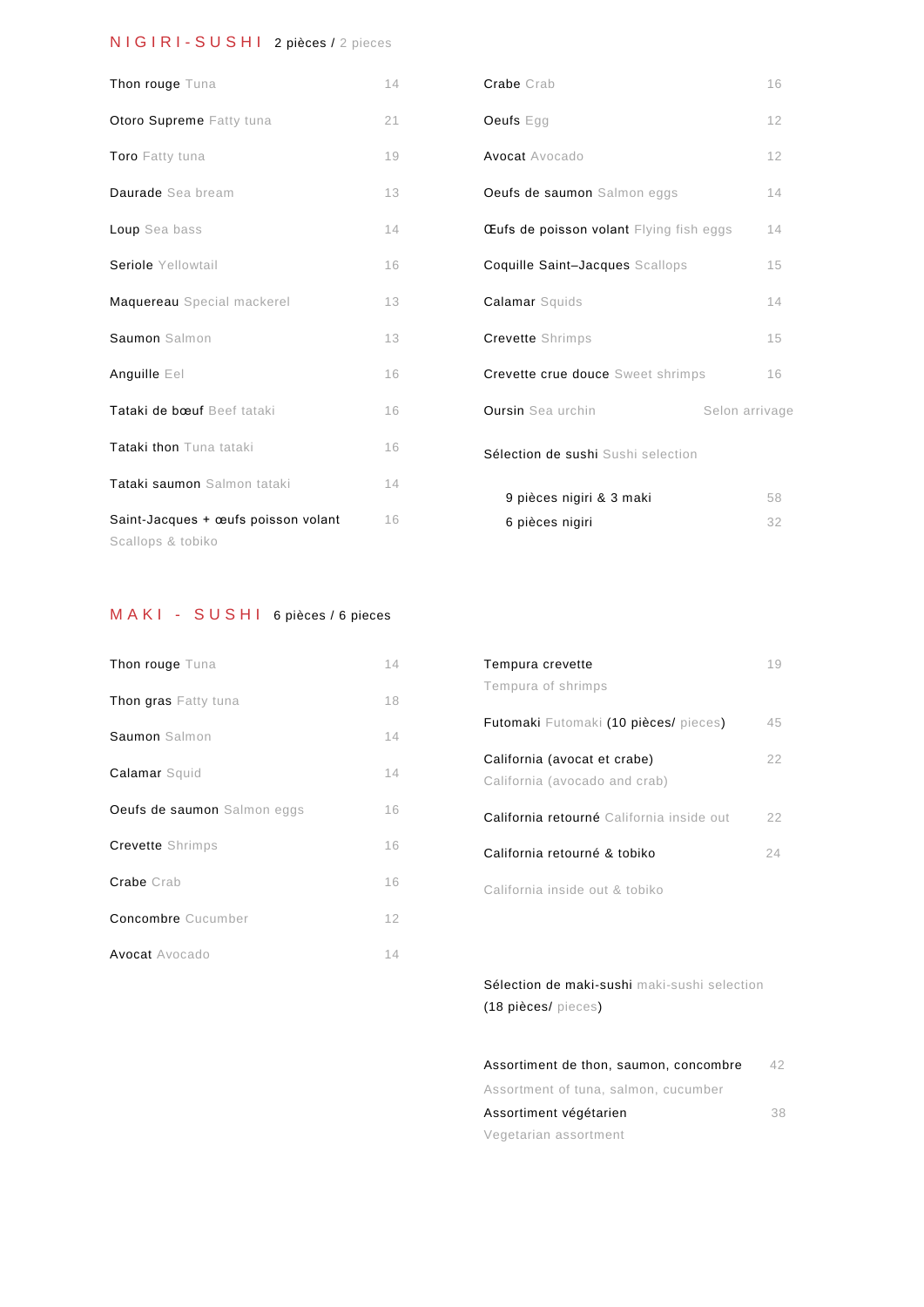### TEMAKI-SUSHI 1 cône / 1 cone

| <b>Negitoro</b> Fatty tuna and spring onions |    | Anguille Eel                         | 18 |
|----------------------------------------------|----|--------------------------------------|----|
| <b>Negisaumon</b> Salmon and spring onions   | 15 | <b>California</b> California         | 17 |
| <b>Oeufs de saumon</b> Salmon eggs           | 16 | Saumon et Avocat Salmon and avocado  | 16 |
| <b>Thon et Avocat</b> Tuna and avocado       | 16 | Trio au thon, saumon, crabe          | 42 |
| Sériole et Avocat Yellowtail and avocado     | 17 | Three hand rolls: tuna, salmon, crab |    |

# S A S H I M I 6 pièces/ 6 pieces

| Thon rouge Tuna        | 32 | Daurade Sea bream                      | 32             |
|------------------------|----|----------------------------------------|----------------|
| <b>Toro</b> Fatty Tuna | 48 | <b>Seriole</b> Yellow tail             | 35             |
| Saumon Salmon          | 29 | <b>Coquille Saint-Jacques Scallops</b> | 34             |
| <b>Loup</b> Sea Bass   | 32 | <b>Oursin</b> Sea urchin               | Selon arrivage |

Sélection de sashimi sashimi selection

| Sélection de sashimi (12 pièces/ pieces)  | 52 |
|-------------------------------------------|----|
| 1/2 portion de sashimi (6 pièces/ pieces) | 29 |

### T A K A R A B U N E 44 pièces pour 2 personnes / 44 pieces for 2 people

Assortiment de sushi, maki, sashimi Sushi, maki and sashimi assortment 184

# LEGUMES ET GARNITURES VEGETABLES AND SIDE-DISH

| <b>Riz vapeur</b> Steamed rice                     | 10 |
|----------------------------------------------------|----|
| <b>Riz sauté</b> Pan-fried rice                    | 14 |
| Soupe miso et champignons Miso soup with mushrooms | 12 |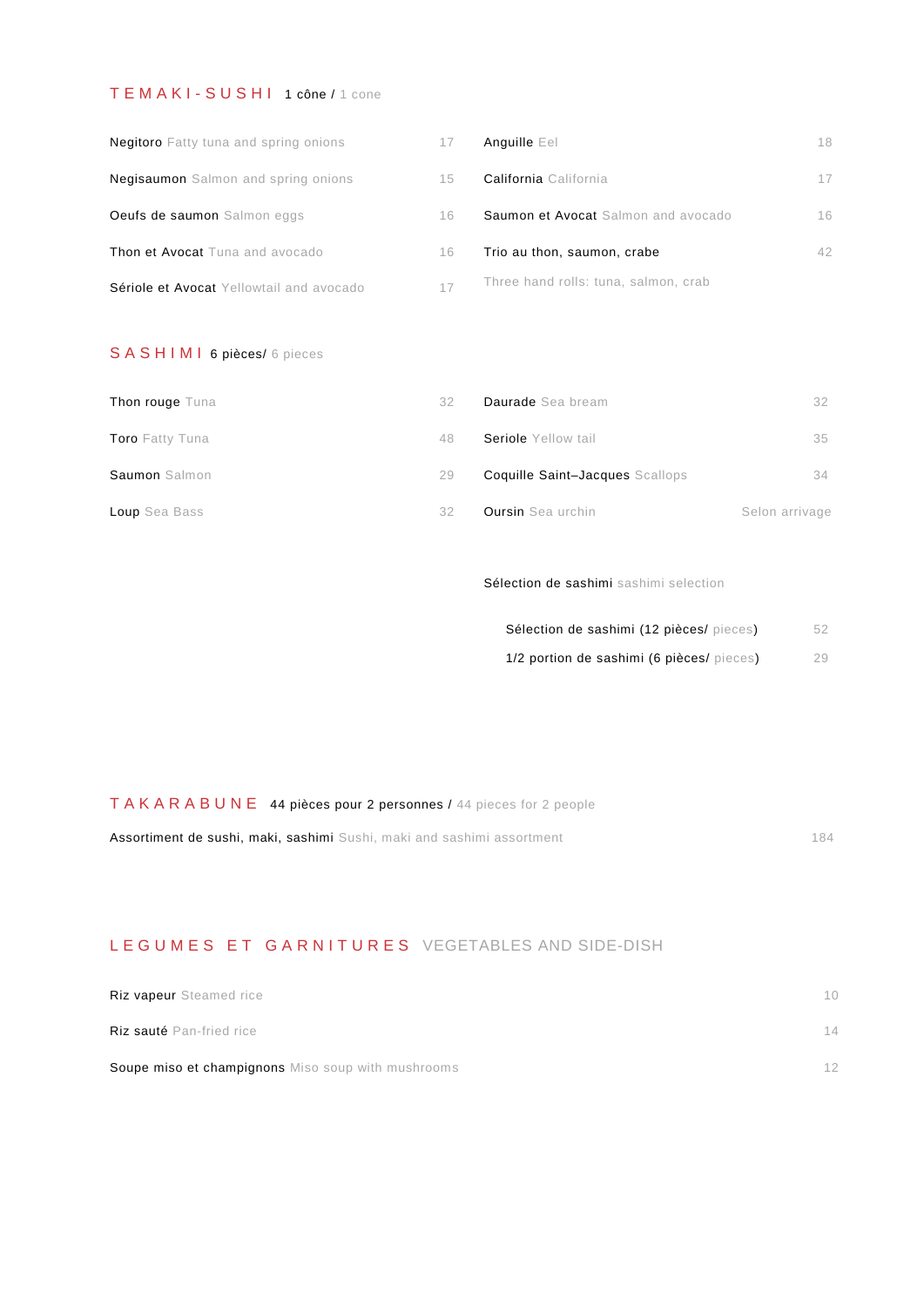# **TEPPANYAKI**

# POISSONS ET CRUSTACES FISH AND SHELLFISH

| <b>Filet de thon rouge, soja et gingembre</b> Red tuna fillet, soya and ginger | 52 |
|--------------------------------------------------------------------------------|----|
| <b>Crevettes géantes au yuzu (5 pièces)</b> King shrimps with yuzu (5 pieces)  | 56 |
| Coquilles Saint-Jacques au tartare d'algue Scallops with seaweed tartare       | 52 |
| <b>Cabillaud noir mariné au miso blanc</b> Black cod marinated with white miso | 58 |
| Dos de saumon aux champignons Salmon fillet with mushrooms                     | 46 |
| <b>Homard entier à l'ail doux</b> Lobster with sweet garlic                    | 72 |
| Variation grillée de la Mer Grilled sea selection                              | 52 |

## VIANDES ET VOLAILLES MEAT AND POULTRY

| <b>Filet de black Angus aux légumes &amp; shiitake</b> Black Angus fillet with vegetables & shiitake | 68             |
|------------------------------------------------------------------------------------------------------|----------------|
| Bœuf Premium de Kobe Kobe Premium beef                                                               | $100$ gr / 120 |
| <b>Emincé de poulet fermier sauce terivaki</b> Farmhouse chicken émincé, terivaki sauce              | 42             |
| <b>Pluma iberico au gingembre</b> Iberico pluma with ginger                                          | 52             |

#### **Nos plats de teppanyaki sont accompagnés de riz blanc, légumes sautés & soupe miso**

Our teppanyaki dishes are served with white rice, pan-fried vegetables & miso soup

Afin de satisfaire notre clientèle, nous exigeons une qualité et une fraîcheur de poissons irréprochable. C'est pourquoi certains produits peuvent occasionnellement nous manquer.

Nos sushi et sashimi sont préparés à la commande, ceci demande quelques fois de la patience. Merci de votre compréhension. To satisfy our customers, we require perfect quality and freshness of our fishes.

Therefore, some products may occasionally not be available.

Our sushi and sashimi are made to order, this takes some time and patience. Thank you for your understanding.

Viande de porc en provenance d'Espagne, bœuf de Kobe en provenance du Japon, bœuf black Angus en provenance des USA. Viande et volaille en provenance de Suisse et de France.

Pork is from Spain, Kobe beef from Japan, black Angus beef from USA. Our meat and poultry are exclusively from Switzerland and France.

#### Service et TVA 7,7% inclus.

Service and VAT 7,7% included.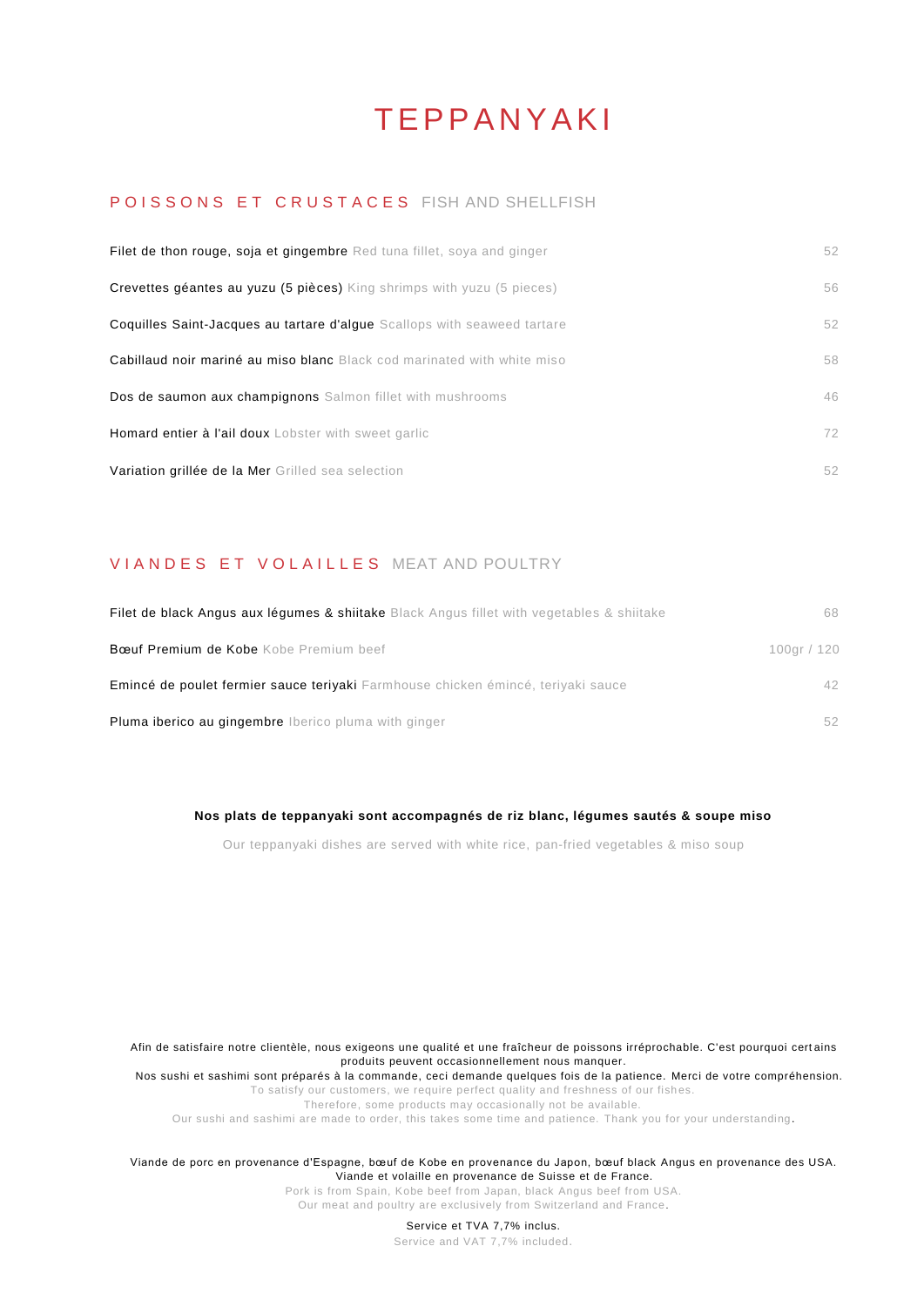# **MENU**

# S U S H I O U S A S H I M I 68

Salade de crabe et avocat Crab and avocado salad Assortiment de sushi ou sashimi Sushi or sashimi assortment Soupe miso Miso soup Glace au thé vert Green tea ice-cream

### S H A B U - S H A B U dès 2 personnes sur réservation from 2 people on demand 75 / pers

Salade d'algues Seaweed salad

Fondue Shabu-shabu Shabu-shabu hotpot Fines tranches de bœuf cuites dans un bouillon Thinly sliced boiled beef

Assortiment de légumes et riz vapeur Steamed vegetables and rice

Glace au thé vert Green tea ice-cream

### M E N U M I Y A K O dès 2 personnes from 2 people 102 / personnes 102 / pers

Otsumami du Teppanyaki Teppanyaki appetizer Assortiment de sushi et sashimi Sushi and sashimi assortment Kakiage (tempura de légumes et Saint-Jacques) Kakiage (vegetables and scallops tempura) Variation grillée de la Mer Grilled sea selection Yukimi Flambé Flamed Yukimi